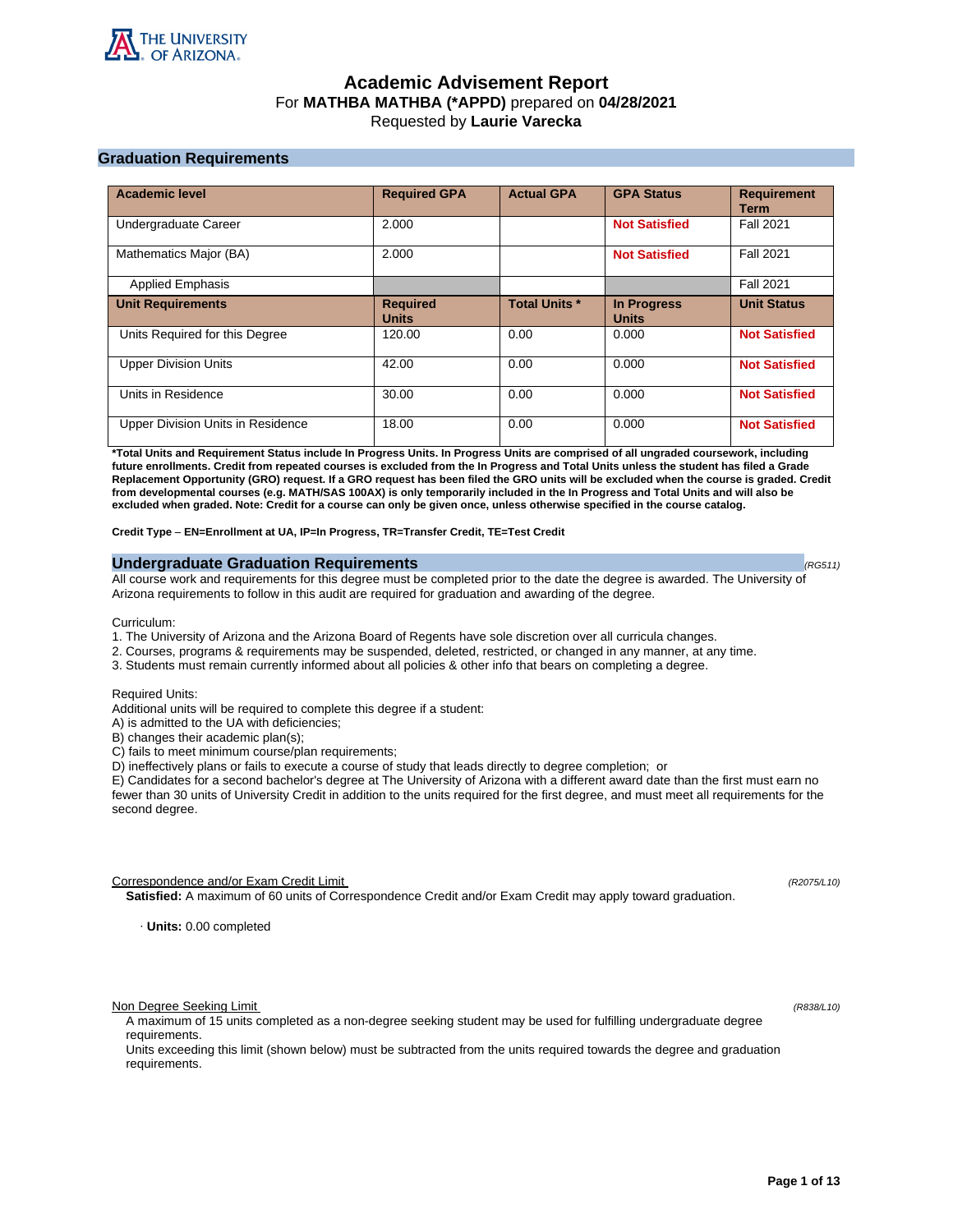

| Not Satisfied: Non-Community College Units: While there is no limit to the total number of units of course work that may be<br>transferred from an accredited community college to The University of Arizona, no more than 64 units from a 2-year institution<br>may be applied toward the requirements for a bachelor's degree. Therefore, to reach the required 120 units for a bachelor's<br>degree, a minimum of 56 units must be completed from 1) coursework at a 4-year institution, 2) approved credit by examination<br>(refer to UA Catalog for approved examinations and scores), or 3) any combination thereof. |  |
|-----------------------------------------------------------------------------------------------------------------------------------------------------------------------------------------------------------------------------------------------------------------------------------------------------------------------------------------------------------------------------------------------------------------------------------------------------------------------------------------------------------------------------------------------------------------------------------------------------------------------------|--|
| · Units: 56.00 required, 0.00 completed, 56.00 needed                                                                                                                                                                                                                                                                                                                                                                                                                                                                                                                                                                       |  |
| <b>Success Course Limit</b><br>(R3297/L15)<br><b>Satisfied:</b> No more than 3 units will apply toward a student's graduation requirements.                                                                                                                                                                                                                                                                                                                                                                                                                                                                                 |  |
| All Success courses taken can be seen below. Success Course units exceeding the 3 unit maximum must be subtracted from the<br>total units, residency requirements and cumulative grade point average.                                                                                                                                                                                                                                                                                                                                                                                                                       |  |
| PE Activity Course Limit<br>(R3297/L25)<br>Satisfied: No more than 3 units will apply toward a student's graduation requirements.                                                                                                                                                                                                                                                                                                                                                                                                                                                                                           |  |
| All PE activity courses taken can be seen below. PE Activity units exceeding the 3 unit maximum must be subtracted from the<br>total units, residency requirements and cumulative grade point average.                                                                                                                                                                                                                                                                                                                                                                                                                      |  |
| <b>Foundation Mathematics</b><br>(RG1434)                                                                                                                                                                                                                                                                                                                                                                                                                                                                                                                                                                                   |  |
| <b>Not Satisfied: Foundation Mathematics</b>                                                                                                                                                                                                                                                                                                                                                                                                                                                                                                                                                                                |  |
| <b>GE Substantial Math Strand</b><br>(R2612)                                                                                                                                                                                                                                                                                                                                                                                                                                                                                                                                                                                |  |
| Not Satisfied: Complete 1 course.                                                                                                                                                                                                                                                                                                                                                                                                                                                                                                                                                                                           |  |

Non-Community College Units (R1227/L10)

# GE Substantial Math Strand (R2612/L10)

**Not Satisfied:** Complete 1 course.

· **Units:** 2.67 required, 0.00 completed, 2.67 needed

| <b>Term</b> | Subject | <b>Catalog Nbr</b> | <b>Course Title</b> | Grade | <b>Units</b> | <b>RptCd</b> | <b>RaDes</b> | Type |
|-------------|---------|--------------------|---------------------|-------|--------------|--------------|--------------|------|
|             |         |                    |                     |       |              |              |              |      |

# **Courses Available**

MATH 122B, MATH 125, MATH 129, MATH 215, MATH 223, MATH 254, MATH 313

| <b>Undergraduate General Education and Foundation Requirements</b>                                                                                                                                                                                             | (RG507) |
|----------------------------------------------------------------------------------------------------------------------------------------------------------------------------------------------------------------------------------------------------------------|---------|
| Not Satisfied: Undergraduate General Education and Foundation Requirements                                                                                                                                                                                     |         |
| <b>Foundation Composition</b><br>Not Satisfied: Complete 1 of the following 4 Foundation Composition options:<br>1. 3 Course Foundation Composition Sequence<br>2. 2 Course Foundation Composition Sequence<br>3. Honors Composition with grade of C or higher | (R532)  |
| 4. Honors Composition with a grade of D and Second Semester Composition.                                                                                                                                                                                       |         |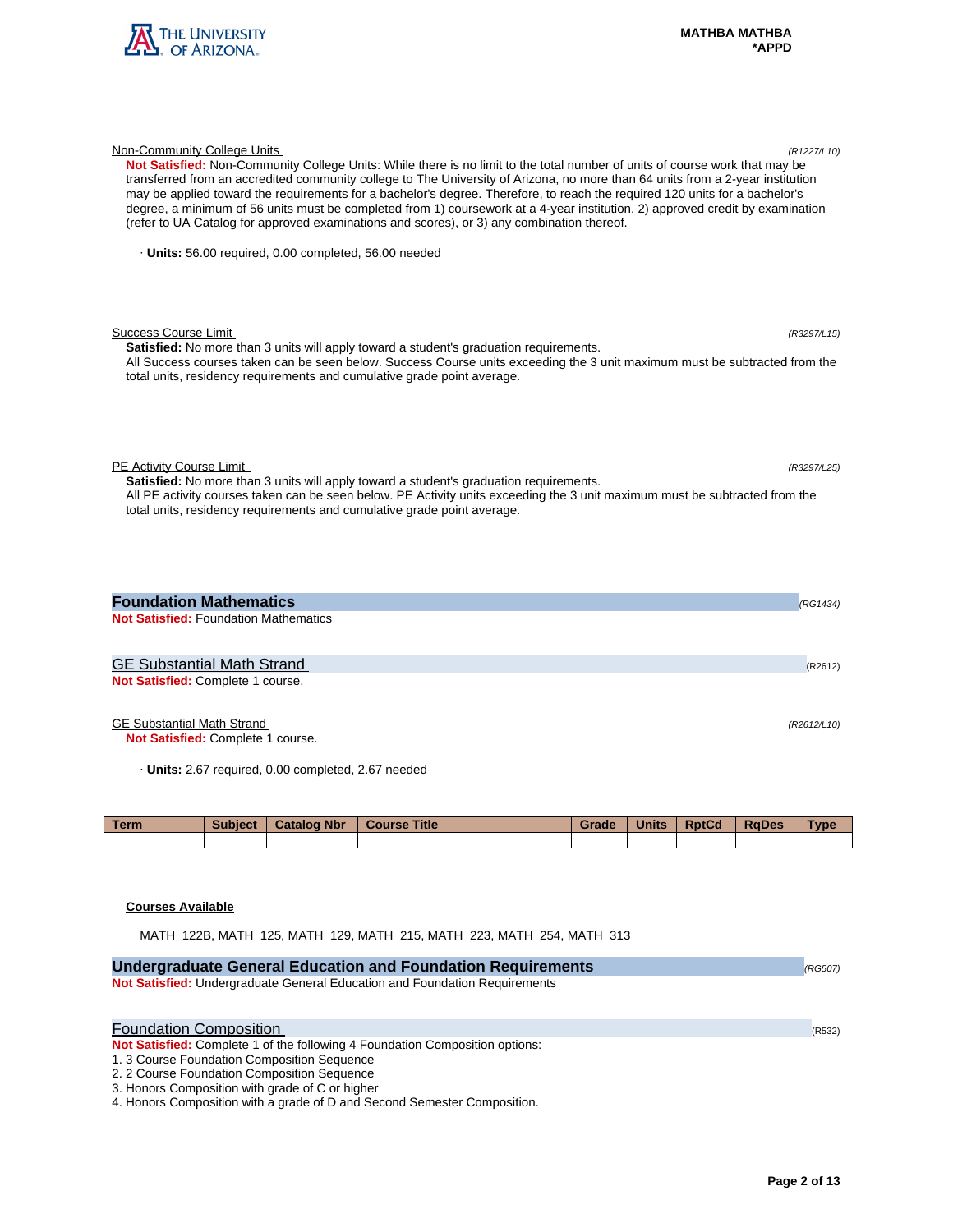

Please note: Students who earn a grade of D in Honors Composition may choose to repeat the course in order to earn a higher grade to satisfy the requirement. Please consult with your major advisor.

Mid-Career Writing Assessment - Complete 2nd semester English Composition with a B grade or higher. Students who do not earn a grade of B or better in 2nd semester English Composition must also satisfy a college or department writing requirement. Consult your major advisor if you do not earn a grade of B in 2nd semester English Composition.

Option 1: Foundation Composition - 3 Course Sequence (R532/L10)

**Not Satisfied:** Complete 3 courses. Complete ENGL 106 AND ENGL 101/107 AND ENGL 102/108.

· **Courses:** 3.00 required, 0.00 completed, 3.00 needed

| Term | <b>Subject</b> | Catalog Nbr | Course Title | Grade | Units | <b>RptCd</b> | <b>RaDes</b> | <b>Type</b> |
|------|----------------|-------------|--------------|-------|-------|--------------|--------------|-------------|
|      |                |             |              |       |       |              |              |             |
|      |                |             |              |       |       |              |              |             |
|      |                |             |              |       |       |              |              |             |

## **Courses Available**

ENGL 1EIB, ENGL 101, ENGL 101A, ENGL 107, ENGL 107A, (\*\*\*) (###), ENGL 102, ENGL 108, ENGL 106

OR Option 2: Foundation Composition - 2 Course Sequence (R532/L20) **Not Satisfied:** Complete 2 courses. Complete ENGL 101/107 AND ENGL 102/108

· **Courses:** 2.00 required, 0.00 completed, 2.00 needed

| <b>Term</b> | <b>Subject</b> | <b>Catalog Nbr</b> | <b>Course Title</b> | Grade | <b>Units</b> | <b>RptCd</b> | <b>RaDes</b> | Type |
|-------------|----------------|--------------------|---------------------|-------|--------------|--------------|--------------|------|
|             |                |                    |                     |       |              |              |              |      |
|             |                |                    |                     |       |              |              |              |      |

## **Courses Available**

ENGL 1EIB, ENGL 101, ENGL 101A, ENGL 107, ENGL 107A, (\*\*\*) (###), ENGL 102, ENGL 108

OR Option 3: Honors Composition (R532/L40)

**Not Satisfied:** Complete 1 course with a C or better.

· **Courses:** 1.00 required, 0.00 completed, 1.00 needed

| <b>Term</b> | <b>Subject</b> | <b>Catalog Nbr</b> | <b>Course Title</b> | Grade | <b>Units</b> | <b>RptCd</b> | <b>RaDes</b> | Type |
|-------------|----------------|--------------------|---------------------|-------|--------------|--------------|--------------|------|
|             | <b>ENGL</b>    | 09H                |                     |       |              |              |              |      |

## **Courses Available**

ENGL 109H

| Foundation Second Language - Fourth Semester Proficiency                                                                | (R519) |
|-------------------------------------------------------------------------------------------------------------------------|--------|
| Not Satisfied: Credit will not be given for a course at an equivalent or lower level than prior language credit earned. |        |
| Course must be taken for a grade, not for pass/fail.                                                                    |        |
| Demonstrate fourth semester proficiency in a second language by completing one of the following:                        |        |
|                                                                                                                         |        |

1. Complete a Fourth Semester Language Course with a grade of C or higher.

2. Complete Arabic 401 and 1 course with a grade of C of higher from Arabic 424B, 427B or 430B.

3. Pass a language proficiency examination at the fourth semester level

Option 1: Fourth Semester Language Course (R519/L10)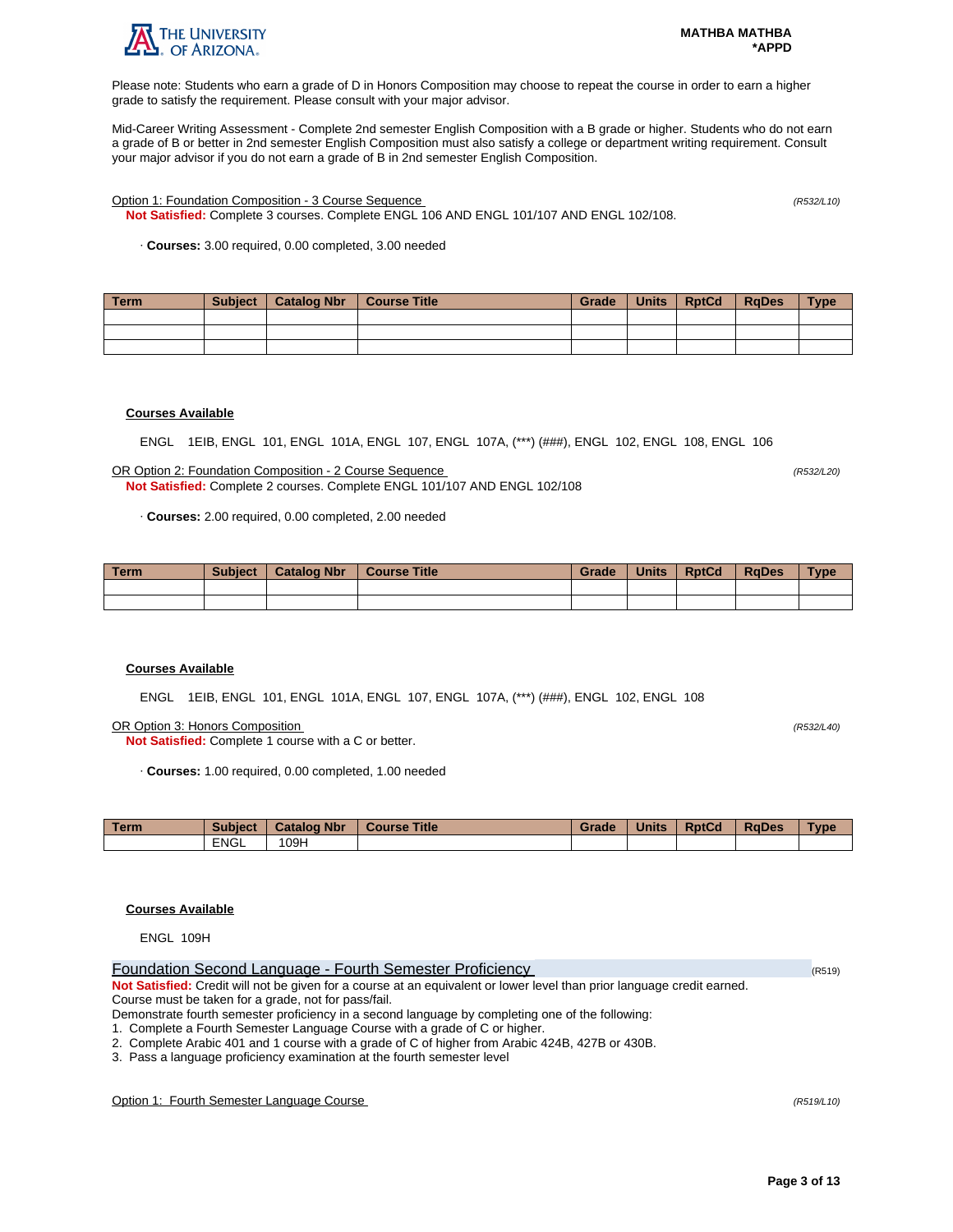

**Not Satisfied:** Complete 1 course with a grade of C or better.

Not from: FREN 325, 373, 375, 393, 399, 399H, 414, 448, 453, HIST 465D, ITAL 330A, 330B, 330C, 330D, 399, 399H, SPAN 397W, 406A, 414, 423A, 423B, 465C, 465D, TTE 414. Courses used to fulfill this requirement may also be used to fulfill other requirements.

· **Courses:** 1.00 required, 0.00 completed, 1.00 needed

| Term | <b>Subject</b> | <b>Catalog Nbr</b> | <b>Course Title</b> | Grade | <b>Units</b> | <b>RptCd</b> | <b>RaDes</b> | <b>Type</b> |
|------|----------------|--------------------|---------------------|-------|--------------|--------------|--------------|-------------|
|      |                |                    |                     |       |              |              |              |             |
|      |                |                    |                     |       |              |              |              |             |
|      |                |                    |                     |       |              |              |              |             |

#### **Courses Available**

AIS 204B, ARB 402, ARB 405, ARB 406, ARB 407, ARB 408, CHN 202, CHN 301, CHN 302, CHN 415, CHN 417, CHN 422, CHN 423, CRL 202, CRL 202-SA, CRL 301, CRL 301-SA, CRL 302, CRL 397A, CRL 497A, FREN 202, FREN 212, FREN 301, FREN 302, FREN 320, FREN 410, FREN 420, GER 202, GER 211, GER 301, GER 303, GER 311, GRK 202, GRK 204, GRK 212, GRK 402, GRK 412, GRK 424, ITAL 202, ITAL 202Z, ITAL 301, ITAL 302, ITAL 310, ITAL 320, JPN 202, JPN 301, JPN 302, JPN 405, JPN 421, JPN 422, JUS 203B, JUS 303A, JUS 303B, KOR 202, LAS 330, LAS 381, LAS 425, LAS 481, LAS 482, LAT 202, LAT 212, LAT 400, LAT 401, LAT 405, LING 204B, MAS 381, MAS 481, MAS 482, MENA 203B, MENA 303A, MENA 303B, PHIL 412, PORT 350, PORT 425, PRS 402, PRS 403, PRS 404, PRS 407, PRS 408, RSSS 202, RSSS 301, RSSS 302, RSSS 308, SERP 431B, SPAN 202, SPAN 203, SPAN 206, SPAN 251, SPAN 253, SPAN 323, SPAN 325, SPAN 330, SPAN 333, SPAN 381, SPAN 399, SPAN 425, SPAN 450, SPAN 481, SPAN 482, TURK 402, TURK 403, TURK 404, TURK 407, TURK 408

#### OR Option 2: Arabic Language (R519/L20)

**Not Satisfied:** Complete ARB 401, Intermediate Arabic, plus one additional course from ARB 424B, 427B, 439B, 484B.

· **Courses:** 1.00 required, 0.00 completed, 1.00 needed

| <b>Term</b> | <b>Subject</b> | <b>Catalog Nbr</b> | <b>Title</b><br>Course | Grade | <b>Units</b> | <b>RptCd</b> | <b>RaDes</b> | <b>Type</b> |
|-------------|----------------|--------------------|------------------------|-------|--------------|--------------|--------------|-------------|
|             | ARP            | 40 <sup>4</sup>    |                        |       |              |              |              |             |

#### **Courses Available**

ARB 401

AND Option 2: Additional Arabic Courses (R519/L30) **Not Satisfied:** Complete one additional course with a grade of C or better from ARB 424B, 427B, 439B, 484B.

· **Courses:** 1.00 required, 0.00 completed, 1.00 needed

| Term | <b>Subject</b> | <b>Catalog Nbr</b> | Course Title | Grade | <b>Units</b> | <b>RptCd</b> | <b>RaDes</b> | <b>Type</b> |
|------|----------------|--------------------|--------------|-------|--------------|--------------|--------------|-------------|
|      |                |                    |              |       |              |              |              |             |

## **Courses Available**

ARB 424B, ARB 427B, ARB 439B, ARB 484B

General Education Tier I (R522) (R522)

**Not Satisfied:** Complete each of the following areas.

Tier I Individuals & Societies/150s

**Not Satisfied:** Complete 2 courses, 6 units total. Transfer students with quarter system credits may satisfy Tier One requirements with 2 courses and 5.34 units.

· **Units:** 5.34 required, 0.00 completed, 5.34 needed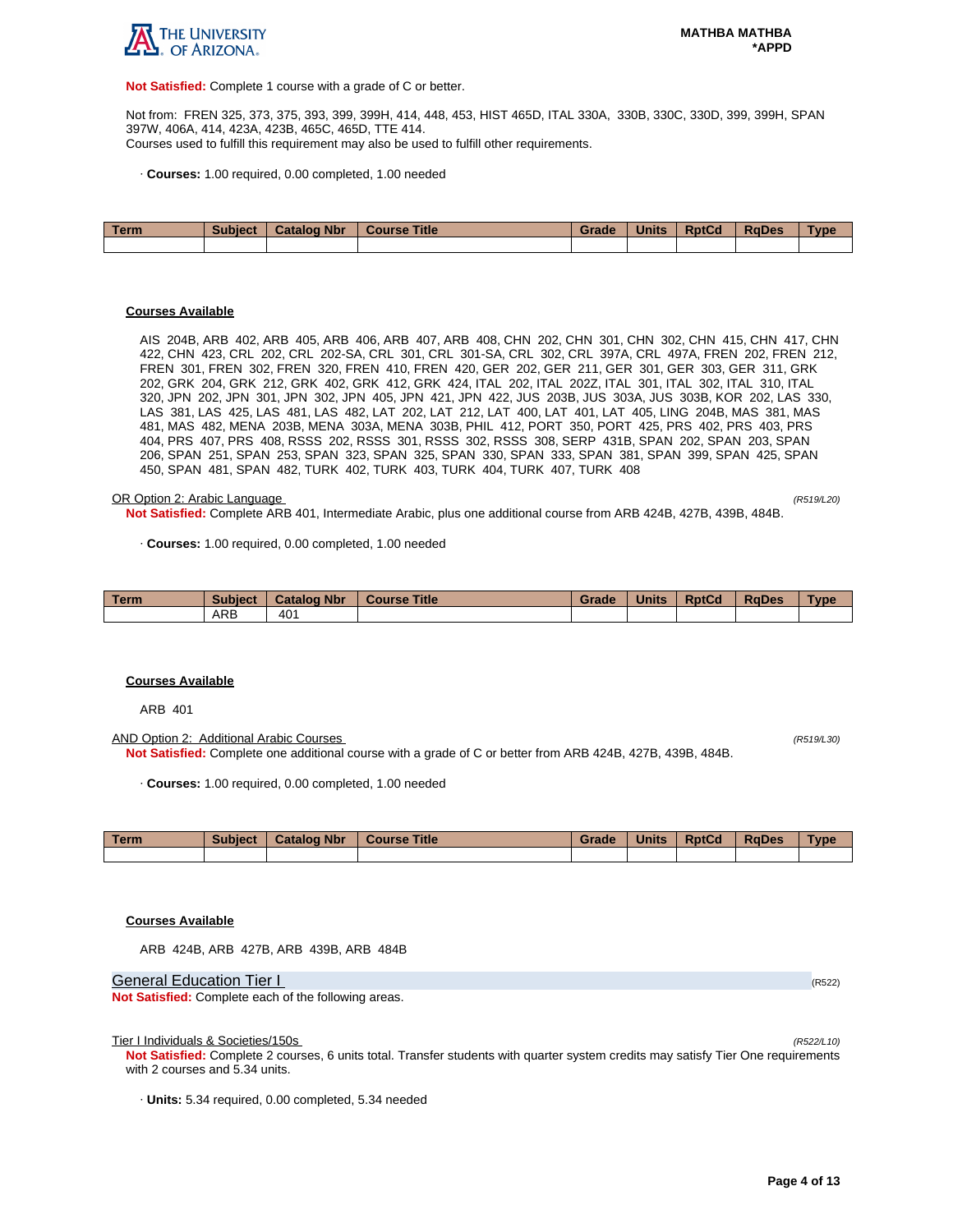

· **Courses:** 2.00 required, 0.00 completed, 2.00 needed

| <b>Term</b> | <b>Subject</b> | <b>Catalog Nbr</b> | <b>Course Title</b> | Grade | <b>Units</b> | <b>RptCd</b> | <b>RaDes</b> | $T$ ype |
|-------------|----------------|--------------------|---------------------|-------|--------------|--------------|--------------|---------|
|             |                |                    |                     |       |              |              |              |         |
|             |                |                    |                     |       |              |              |              |         |

## **Courses Available**

(\*\*\*) (###), AFAS 150B1, ANTH 150B1, ART 150B1, ART 150B2, EAS 150B1, EDP 150B1, ENGL 150B1, ENGL 150B2, ESOC 150B1, FREN 150B1, FSHD 150B1, FTV 150B1, GEOG 150B1, GEOG 150B2, GER 150B1, GWS 150B1, GWS 150B2, GWS 150B3, GWS 150B4, GWS 150B5, HNRS 150B1, HNRS 150B2, HUMS 150B1, ITAL 150B1, LAR 150B1, LAS 150B1, MAS 150B1, MAS 150B2, MIS 150B1, PAH 150B1, PHIL 150B1, POL 150B1, RCSC 150B1, RCSC 150B2, RELI 150B1, RSSS 150B1, RSSS 150B2, SOC 150B1, SOC 150B2, SPAN 150B1, SPAN 150B2, TLS 150B1, AED 150A1, ANTH 150A1, ART 150A1, ENGL 150A1, GER 150A1, HWRS 150A1, LING 150A1, MIS 150A1, PAH 150A1, PAH 150A2, PAH 150A3, PHIL 150A1, POL 150A1, PSY 150A1, AED 150C1, ANTH 150C1, AREC 150C1, AREC 150C2, AREC 150C3, CLAS 150C1, ECON 150C1, FIN 150C1, FREN 150C1, GEOG 150C1, HIST 150C1, HIST 150C2, HIST 150C3, HIST 150C4, HIST 150C5, HIST 150C6, HNRS 150C1, HPS 150C1, ITAL 150C1, JOUR 150C1, LAS 150B2, LING 150C1, MAS 150C1, MENA 150C1, NSC 150C1, PHIL 150C1, PLP 150C1, POL 150C1, POL 150C2, POL 150C3, PPEL 150C1, RNR 150C1, SOC 150C1, SOC 150C2, TLS 150C1, PHIL 150A2

#### Tier I Natural Sciences/170s (R522/L20)

**Not Satisfied:** Complete 2 courses, 6 units total. Transfer students with quarter system credits may satisfy Tier One requirements with 2 courses and 5.34 units.

· **Units:** 5.34 required, 0.00 completed, 5.34 needed

· **Courses:** 2.00 required, 0.00 completed, 2.00 needed

| Term | <b>Subject</b> | <b>Catalog Nbr</b> | <b>Course Title</b> | Grade | <b>Units</b> | <b>RptCd</b> | <b>RaDes</b> | <b>Type</b> |
|------|----------------|--------------------|---------------------|-------|--------------|--------------|--------------|-------------|
|      |                |                    |                     |       |              |              |              |             |
|      |                |                    |                     |       |              |              |              |             |

## **Courses Available**

Physical Sciences, AGTM 170A1, ASTR 170A1, ATMO 170A1, BE 170A1, BE 170A2, ENVS 170A1, GC 170A1, GEOG 170A1, GEOS 170A1, HNRS 170A1, HWRS 170A1, MSE 170A1, MSE 170A2, PHYS 170A1, PTYS 170A1, AME 170B1, ASTR 170B1, ASTR 170B2, OPTI 170B1, PTYS 170B2, ANTH 170C1, ANTH 170C2, ECOL 1BCIE, ECOL 170C1, ECOL 170C2, ECOL 170C3, ENTO 170C2, GEOS 170C1, HNRS 170C1, MCB 170C1, NSC 170C1, NSC 170C2, NSCS 170C1, PLS 170C1, PLS 170C2, PLS 170C3, RNR 170C1

Tier I Traditions & Cultures/160s

**Not Satisfied:** Complete 2 courses, 6 units total. Transfer students with quarter system credits may satisfy Tier One requirements with 2 courses and 5.34 units.

- · **Units:** 5.34 required, 0.00 completed, 5.34 needed
- · **Courses:** 2.00 required, 0.00 completed, 2.00 needed

| Term. | <b>Subject</b> | <b>Catalog Nbr</b> | Course Title | Grade | <b>Units</b> | <b>RptCd</b> | RaDes | <b>Type</b> |
|-------|----------------|--------------------|--------------|-------|--------------|--------------|-------|-------------|
|       |                |                    |              |       |              |              |       |             |
|       |                |                    |              |       |              |              |       |             |

## **Courses Available**

(\*\*\*) (###), AFAS 160A1, AFAS 160A2, AIS 160A1, ANTH 160A1, ANTH 160A2, ART 160A1, EAS 160A1, EAS 160A2, EAS 160A3, EAS 160A4, EAS 160A5, ENGL 160A1, ENGL 160A2, FREN 160A1, GER 160A1, HIST 160A1, HIST 160A2, MAS 160A1, MENA 160A1, MENA 160A2, POL 160A1, RELI 160A1, CLAS 160B1, DNC 160B1, ENGL 160B1, HIST 160B1, HIST 160B2, ITAL 160B1, POL 160B1, ARC 160C1, DNC 160C1, GER 160C1, GWS 160C1, HIST 160C1, POL 160C1, RSSS 160C1, RSSS 160C2, SPAN 160C1, ACBS 160D1, AFAS 160D1, ANTH 160D2, ANTH 160D3, ARC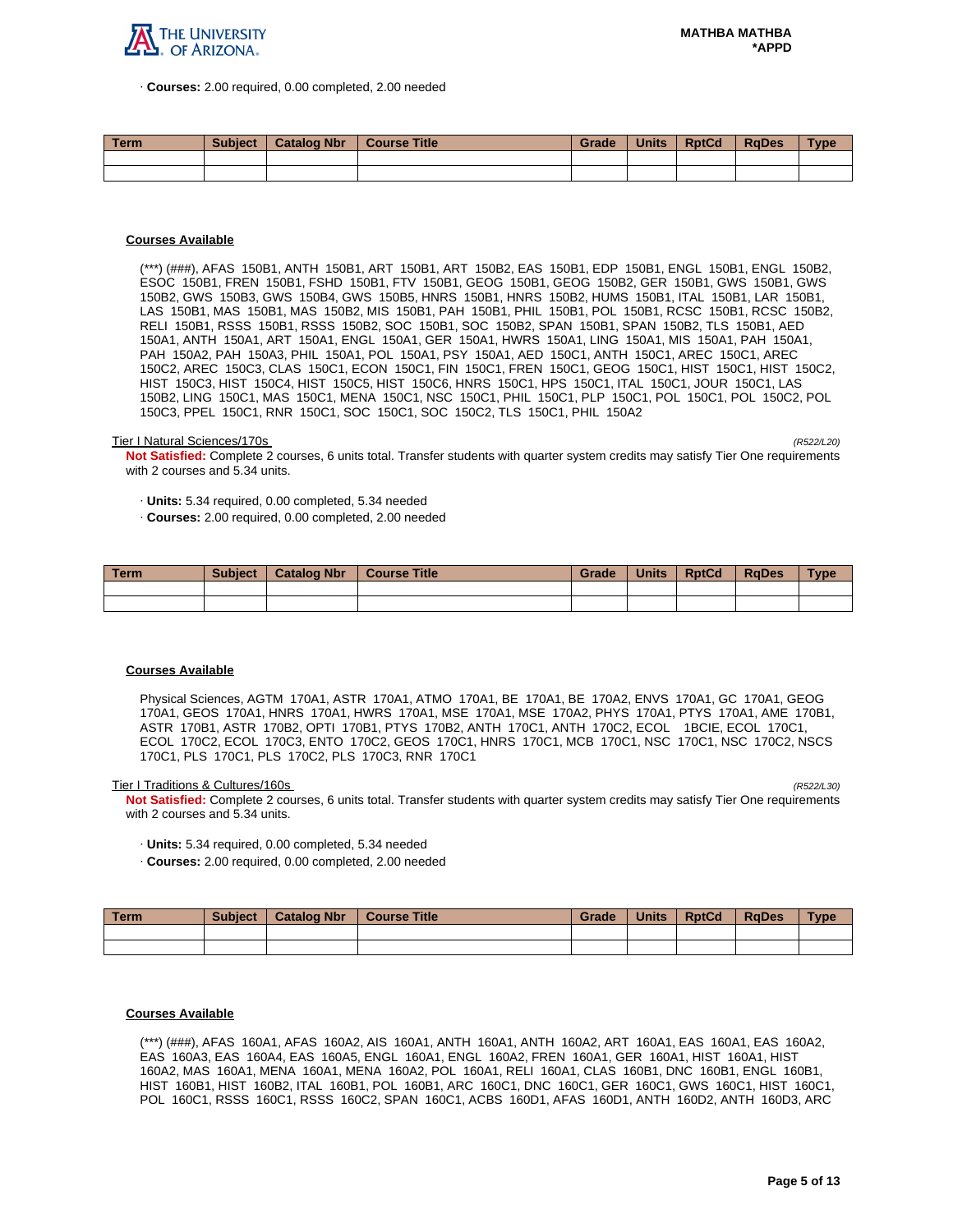

160D1, ART 160D1, ART 160D2, ART 160D3, CLAS 160D2, CLAS 160D3, ENGL 160D1, ENGL 160D2, ENTO 160D1, GER 160D1, GER 160D2, HIST 160D1, HNRS 160D1, HNRS 160D2, HNRS 160D3, HNRS 160D4, ITAL 160D1, JUS 160D1, MUS 160D1, PAH 160D1, PAH 160D2, PAH 160D3, PAH 160D4, PAH 160D5, PHIL 160D1, PHIL 160D2, PHIL 160D3, POL 160D1, RELI 160D1, RELI 160D2, RELI 160D3, RELI 160D4, RELI 160D5, RELI 160D6, RNR 160D1, RSSS 160D1, SPAN 160D1, TAR 160D1

## General Education Tier II (R528)

**Not Satisfied:** Complete each of the following areas.

#### Tier II Arts (R528/L10)

**Not Satisfied:** Complete 1 course, 3 units total. Transfer students with quarter system credits may satisfy Tier Two requirements with 2.67 units.

- · **Units:** 2.67 required, 0.00 completed, 2.67 needed
- · **Courses:** 1.00 required, 0.00 completed, 1.00 needed

| Term | <b>Subject</b> | <b>Catalog Nbr</b> | <b>Course Title</b> | Grade | <b>Units</b> | <b>RptCd</b> | <b>RaDes</b> | Type |
|------|----------------|--------------------|---------------------|-------|--------------|--------------|--------------|------|
|      |                |                    |                     |       |              |              |              |      |

## **Courses Available**

AFAS 218, AFAS 318, AFAS 371, ANTH 318, ARC 304, ARC 325, ARE 130, ARH 201, ARH 202, ARH 203, ARH 312, ARH 314, ARH 315, ARH 316A, ARH 316B, ARH 319, ARH 320, ARH 321, ARH 322, ARH 324, ARH 325, ARH 329, ART 203, ART 242, ART 282, ART 329, ART 358, CLAS 310, CLAS 329, DNC 100, DNC 101, DNC 112A, DNC 112B, DNC 112C, DNC 143, DNC 144A, DNC 144B, DNC 144C, DNC 152A, DNC 152B, DNC 152C, DNC 175, DNC 176A, DNC 176B, DNC 177C, DNC 177D, DNC 178A, DNC 178B, DNC 178C, DNC 179A, DNC 200, DNC 276A, ENGL 201, ENGL 209, ENGL 210, ENGL 300, ENGV 300, FA 200, FTV 352, FTV 375, HNRS 203H, HNRS 216, HNRS 218, HNRS 220, HNRS 222, HUMS 200, ISTA 301, JPN 245, LAS 322, LAS 337, MAS 337, MUS 100, MUS 101A, MUS 107, MUS 108, MUS 109, MUS 206, MUS 231, MUS 328, MUS 334, MUS 335, MUS 337, MUS 344, MUS 360, RELI 227, RELI 240, RELI 345, TAR 100, TAR 103, TAR 303, (\*\*\*) (###)

## Tier II Humanities (R528/L20)

**Not Satisfied:** Complete 1 course, 3 units total. Transfer students with quarter system credits may satisfy Tier Two requirements with 2.67 units. Prerequisite course work in Tier 1 Traditions and Cultures (TRAD) must be completed prior to taking. If LAT 201 or 202 are used to fulfill Foundation Second Language Proficiency, they cannot be used to fulfill Tier II Humanities.

- · **Units:** 2.67 required, 0.00 completed, 2.67 needed
- · **Courses:** 1.00 required, 0.00 completed, 1.00 needed

| <b>Term</b> | <b>Subject</b> | <b>Catalog Nbr</b> | <b>Course Title</b> | Grade | <b>Units</b> | <b>RptCd</b> | <b>RaDes</b> | Type |
|-------------|----------------|--------------------|---------------------|-------|--------------|--------------|--------------|------|
|             |                |                    |                     |       |              |              |              |      |

## **Courses Available**

AFAS 200, AFAS 222, AFAS 224, AFAS 230, AFAS 245, AFAS 249, AFAS 255, AFAS 310, AFAS 314, AFAS 320, AFAS 335, AFAS 342, AFAS 365, AFAS 373, AFAS 374, AFAS 377, AFAS 381, AIS 212, AIS 381, ANTH 222, ANTH 300, ANTH 349, ARC 220, ARC 303, ARH 300, ARH 329, ART 329, ART 360, CHN 241, CHN 245, CHN 345, CLAS 220, CLAS 221, CLAS 222, CLAS 260, CLAS 300, CLAS 312, CLAS 329, CLAS 335, CLAS 342, CLAS 346, CLAS 349, CLAS 351, CLAS 352, CLAS 353, CLAS 355, EAS 201, EAS 358, EAS 359, ENGL 220A, ENGL 220B, ENGL 228, ENGL 229, ENGL 230, ENGL 231, ENGL 245, ENGL 248B, ENGL 260, ENGL 264, ENGL 265, ENGL 266, ENGL 267, ENGL 280, ENGL 342, ENGL 360, ENGL 375, ENGL 377, ENGV 360, FA 200, FREN 245, FREN 249, FREN 280, FREN 282, FREN 283, FREN 284, FREN 314, FREN 373, FREN 374, FREN 375, FTV 325, GER 233, GER 242, GER 246, GER 272, GER 273, GER 276, GER 278, GER 312, GER 320, GER 325, GER 371, GER 373, GER 375, GER 376, GER 379, GER 380, GWS 200, GWS 317, GWS 330, GWS 342, GWS 373, HIST 224, HIST 247, HIST 272, HIST 277A, HIST 277B, HIST 278, HIST 307, HIST 316, HIST 372A, HIST 372B, HNRS 200, HNRS 208H, HNRS 209, HNRS 210, HNRS 212, HNRS 302, HUMS 200, ITAL 230, ITAL 240, ITAL 250A, ITAL 250B, ITAL 250C, ITAL 250D, ITAL 330B, JPN 220, JPN 272, JPN 311, JUS 301, JUS 325, JUS 372A, JUS 372B, JUS 376, KOR 251, LAS 310, LAS 335, LAT 201, LAT 202, LAW 360, MENA 277A, MENA 277B, MENA 342, MENA 372A, MENA 372B, PA 321, PAH 200, PAH 201, PAH 220, PAH 221, PAH 230, PAH 231, PAH 260, PAH 331, PHIL 210, PHIL 213, PHIL 220, PHIL 222, PHIL 260, PHIL 261, PHIL 262, PHIL 321, PHIL 325, PHIL 330, PRS 342, RELI 203, RELI 210, RELI 211, RELI 212, RELI 220, RELI 220A, RELI 220B, RELI 230, RELI 241, RELI 255, RELI 277A, RELI 280, RELI 300, RELI 303, RELI 304, RELI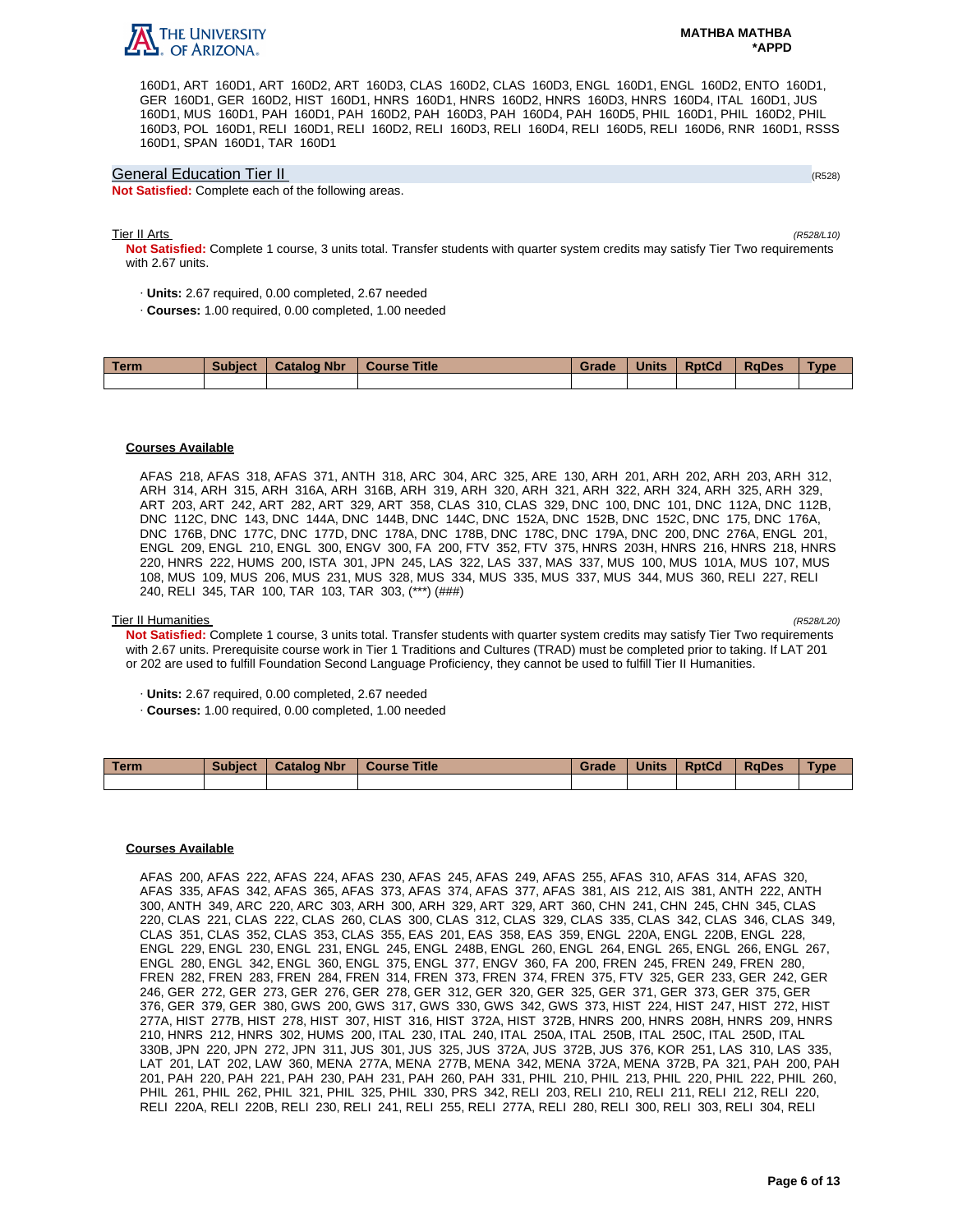

325, RELI 335, RELI 342, RELI 350, RELI 358, RELI 359, RELI 363, RELI 367, RELI 372A, RELI 372B, RELI 379, RELI 381, RELI 385, RSSS 210, RSSS 212, RSSS 280, RSSS 304, RSSS 310, RSSS 311, RSSS 325, RSSS 335, RSSS 340, RSSS 345, RSSS 350, SPAN 210, SPAN 220, (\*\*\*) (###)

#### Tier II Individual & Societies (R528/L30)

**Not Satisfied:** Complete 1 course, 3 units total. Transfer students with quarter system credits may satisfy Tier Two requirements with 2.67 units. Prerequisite course work in Tier 1 Individuals and Societies (INDV) must be completed prior to taking.

- · **Units:** 2.67 required, 0.00 completed, 2.67 needed
- · **Courses:** 1.00 required, 0.00 completed, 1.00 needed

| Term | Subject   Catalog Nbr | Course Title | Grade | <b>Units</b> | <b>RptCd</b> | <b>RaDes</b> | <b>Type</b> |
|------|-----------------------|--------------|-------|--------------|--------------|--------------|-------------|
|      |                       |              |       |              |              |              |             |

## **Courses Available**

AED 210, AED 408, AFAS 220, AFAS 223, AFAS 260, AFAS 280, AFAS 304A, AFAS 304B, AFAS 305, AFAS 306, AFAS 310, AFAS 340, AFAS 345, AFAS 376, AFAS 378, AFAS 444, AGTM 380, AIS 200, AIS 210, AIS 220, AIS 346, AIS 347, ALC 309, ANTH 202, ANTH 203, ANTH 204, ANTH 220, ANTH 280, ANTH 307, ANTH 314, ANTH 316, ANTH 317, ANTH 320, ANTH 323, ANTH 325, ANTH 330, ANTH 339, ANTH 346, ANTH 347, ANTH 358, ANTH 373, ANTH 380, ANTV 307, APCV 301, ARE 201, AREC 210, AREC 365, CHS 202, CLAS 240, CLAS 305, CLAS 306, CLAS 323, CLAS 362, EAS 202, EAS 280, ECON 200, ECON 205, EDL 200, EDP 200, ENGL 347, ENVS 310, ESOC 210, FCM 201, FCSC 302, FOOD 360, FREN 230, FREN 231, FSHD 200, FSHD 347, GEOG 205, GEOG 210, GEOG 250, GEOG 251, GEOG 252, GEOG 256, GEOG 270, GEOG 350, GEOG 367, GEOG 380, GER 244, GER 274, GER 327, GPSV 365, GWS 240, GWS 260, GWS 306, GWS 316, GWS 323, GWS 328, GWS 362, HED 350, HIST 246, HIST 306, HIST 362A, HIST 362B, HIST 370A, HIST 370B, HNRS 204H, HNRS 205H, HNRS 206H, HNRS 217, HNRS 221, HPS 300, HPS 387, HPS 444, HUMS 205, HUMS 376, ISTA 263, ITAL 231, ITAL 330D, JOUR 305, JOUR 360, JPN 362A, JPN 362B, JUS 370A, JUS 370B, KOR 245, KOR 352, LAR 350, LAS 204, LAS 230, LAS 251, LAS 280, LAS 310, LAS 312, LAS 316, LAS 317, LAS 345, LAW 389, LING 210, LING 211, LING 330, MAS 265, MAS 317, MAS 365, MCB 310, MENA 251, MENA 330, MENA 334, NAFS 365, NSC 255, PA 205, PA 250, PA 312, PA 323, PAH 240, PAH 310, PAH 320, PAH 330, PAH 350, PAH 372, PHIL 205, PHIL 211, PHIL 214, PHIL 223, PHIL 233, PHIL 241, PHIL 246, PHIL 250, PHIL 264, PHIL 323, PHIL 326, PHIL 345, PHIL 346, PHIL 347, PHIL 348, PHPM 310, PLG 202, PLG 211, PLG 256, POL 201, POL 202, POL 203, POL 204, POL 209, POL 250, POL 312, POL 345, PORT 280, PPEL 205, PPEL 210, PSY 200, PSY 216, PSY 240, PSY 277, RCSC 204, RELI 233, RELI 235, RELI 301, RELI 302, RELI 305, RELI 306, RELI 316, RELI 323, RELI 326, RELI 330, RELI 334, RELI 360, RELI 370A, RELI 370B, RNR 200, RNR 256, RSSS 275, RSSS 305, RSSS 306, RSSS 315, RSSS 320, RSSS 328, SERP 200, SLHS 255, SOC 202, SOC 220, SOC 260, SOC 280, SOC 320, SOC 355, SOC 357, SOC 367, SPAN 211, SPAN 220, SPAN 280, TLS 200, TLS 204, TLS 239, TLS 240, TLS 353, (\*\*\*) (###)

## Tier II Natural Sciences (R528/L40)

**Not Satisfied:** Complete 1 course, 3 units total. Transfer students with quarter system credits may satisfy Tier Two requirements with 2.67 units. Prerequisite course work in Tier 1 (NATS) must be completed prior to taking.

- · **Units:** 2.67 required, 0.00 completed, 2.67 needed
- · **Courses:** 1.00 required, 0.00 completed, 1.00 needed

| Term | <b>Subject</b> | <b>Catalog Nbr</b> | <b>Course Title</b> | Grade | Units | <b>RptCd</b> | <b>RaDes</b> | <b>Type</b> |
|------|----------------|--------------------|---------------------|-------|-------|--------------|--------------|-------------|
|      |                |                    |                     |       |       |              |              |             |

## **Courses Available**

ACBS 310, ANTH 201, ANTH 257A, ANTH 257B, ANTH 258, ANTH 261, ANTH 324, ANTH 326, ANTH 327, ANTH 364, ANTV 364, ASTR 201, ASTR 202, ASTR 203, ASTR 204, ASTR 206, ASTR 208, ASTR 214, ATMO 325, ATMO 336, CHEM 257A, ECOL 206, ECOL 220, ECOL 223, ECOL 230, ECOL 250, ECOL 280, ECOL 310, ENGR 225, ENGR 257A, ENGR 257B, ENGR 258, ENTO 310, ENVS 210, GEOG 220, GEOG 230, GEOG 240, GEOS 212, GEOS 214, GEOS 216, GEOS 218, GEOS 220, GEOS 222, HNRS 202H, HNRS 219, HWRS 201, HWRS 202, HWRS 203, HWRS 204, MCB 239, MCB 261, MIC 204, MIC 310, MNE 201, MSE 220, MSE 225, MSE 257A, MSE 257B, MSE 258, NSC 310, NSC 353, NSC 375, OPTI 200, PHIL 305, PHIV 305, PHYS 200, PSY 220, PTYS 206, PTYS 212, PTYS 214, SCI 203, SLHS 261, SLHS 263, SLHS 267, SLHS 270, SLHS 362, TLS 201, WFSC 223, (\*\*\*) (###)

## Diversity Emphasis Course (R531)

**Not Satisfied:** One course must be taken that focuses on Gender, Race, Class, Ethnicity, Sexual Orientation or Non-Western Area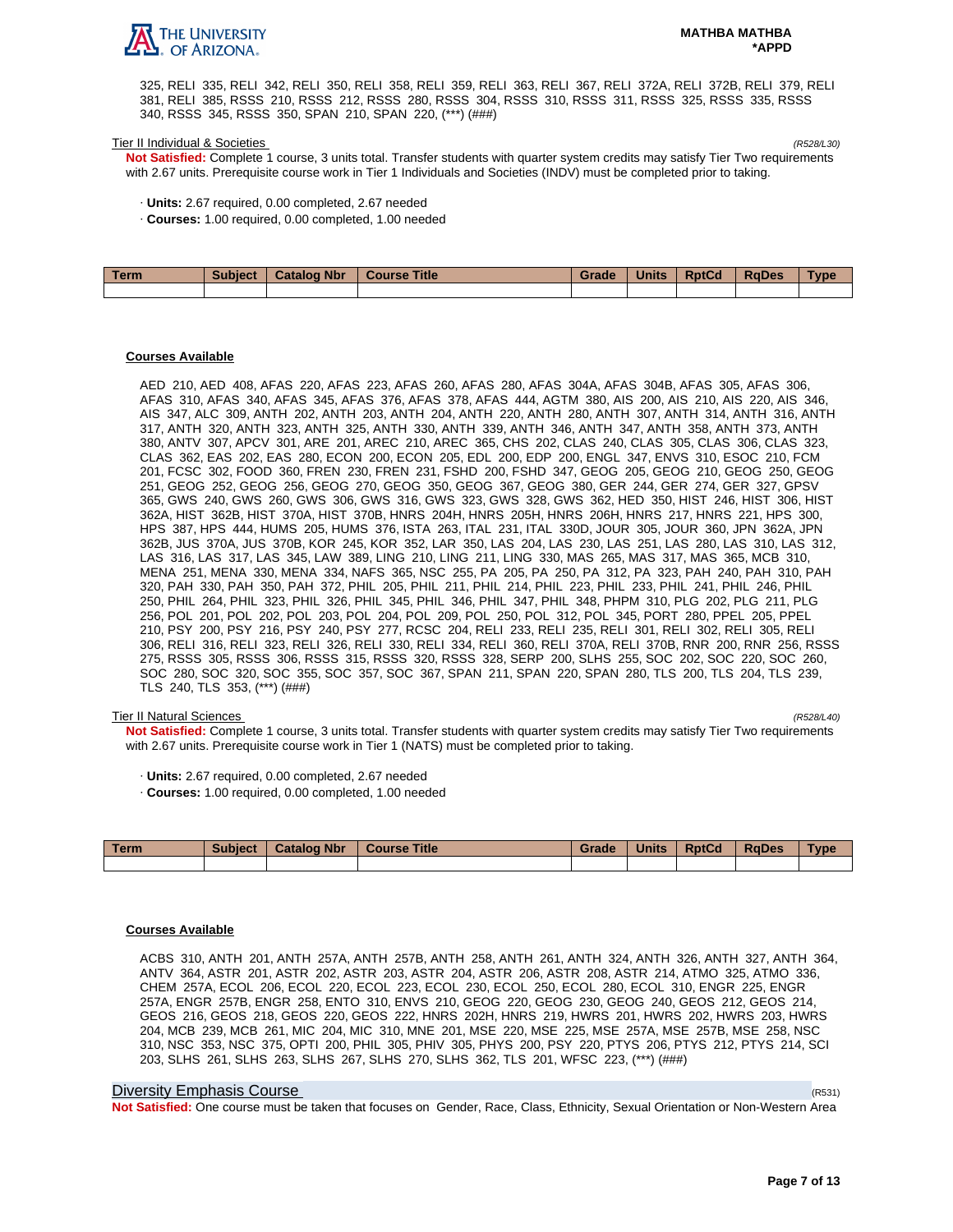

Studies.

Courses used to fulfill this requirement may also be used to fulfill other requirements.

#### Diversity Emphasis Course (R531/L10)

**Not Satisfied:** General Education Diversity Emphasis Course: Gender, Race, Class, Ethnicity, Sexual Orientation or Non-Western Area Studies.

· **Courses:** 1.00 required, 0.00 completed, 1.00 needed

| <b>Term</b> | <b>Subject</b> | <b>Catalog Nbr</b> | Course Title | Grade | <b>Units</b> | <b>RptCd</b> | RaDes | <b>Type</b> |
|-------------|----------------|--------------------|--------------|-------|--------------|--------------|-------|-------------|
|             |                |                    |              |       |              |              |       |             |

## **Courses Available**

AED 408, AFAS 150B1, AFAS 160A1, AFAS 160A2, AFAS 218, AFAS 220, AFAS 222, AFAS 223, AFAS 230, AFAS 245, AFAS 249, AFAS 255, AFAS 260, AFAS 302, AFAS 304A, AFAS 304B, AFAS 306, AFAS 310, AFAS 311D, AFAS 314, AFAS 318, AFAS 330, AFAS 335, AFAS 340, AFAS 342, AFAS 345, AFAS 365, AFAS 371, AFAS 373, AFAS 374, AFAS 376, AFAS 377, AFAS 381, AFAS 444, AFAS 467, AFAS 468, AIS 160A1, AIS 200, AIS 210, AIS 212, AIS 220, AIS 346, AIS 347, AIS 381, AIS 467, ANTH 150A1, ANTH 160A1, ANTH 160A2, ANTH 201, ANTH 202, ANTH 203, ANTH 220, ANTH 222, ANTH 307, ANTH 314, ANTH 318, ANTH 320, ANTH 323, ANTH 325, ANTH 330, ANTH 339, ANTH 346, ANTH 347, ANTH 358, ANTH 375, ANTH 402, ANTH 450, ANTH 467, ANTV 307, ANTV 375, ARH 203, ART 160A1, CHN 245, CHN 251, CHN 276, CHN 331, CHN 341, CHN 345, CHN 419, CHN 420, CHN 429, CHN 468, CHN 482, CHN 483, CHS 202, CLAS 150C1, CLAS 323, CLAS 362, DNC 177C, DNC 177D, DNC 178A, DNC 178B, DNC 178C, DNC 179A, EAS 130, EAS 160A1, EAS 160A2, EAS 160A3, EAS 160A4, EAS 160A5, EAS 201, EAS 202, EAS 280, EAS 333, EAS 358, EAS 359, EAS 402, EAS 484, EAS 496C, ENGL 150B2, ENGL 160A1, ENGL 160A2, ENGL 228, ENGL 229, ENGL 230, ENGL 245, ENGL 342, ENGL 377, ENGL 429, ENVS 310, FCM 201, FREN 150B1, FREN 150C1, FREN 160A1, FREN 230, FREN 231, FREN 245, FREN 249, FREN 314, FREN 373, FREN 374, FTV 150B1, FTV 251, GEOG 205, GEOG 210, GEOG 251, GEOG 252, GEOG 311D, GEOG 311E, GER 160A1, GER 274, GER 278, GER 373, GER 376, GWS 150B5, GWS 200, GWS 240, GWS 253, GWS 254, GWS 260, GWS 306, GWS 323, GWS 324, GWS 328, GWS 330, GWS 335, GWS 342, GWS 362, GWS 373, GWS 402, GWS 427, GWS 448, GWS 459, GWS 468, HIST 160A1, HIST 160A2, HIST 253, HIST 254, HIST 272, HIST 276, HIST 277A, HIST 278, HIST 306, HIST 307, HIST 370A, HIST 370B, HIST 372A, HIST 372B, HIST 482, HNRS 160D4, HNRS 204H, HPS 387, HPS 444, HUMS 150B1, HUMS 205, HUMS 376, HUSV 310, ITAL 150B1, ITAL 150C1, ITAL 231, ITAL 330B, ITAL 330D, JOUR 360, JPN 220, JPN 245, JPN 272, JPN 304, JPN 308, JPN 310, JPN 311, JPN 314, JPN 402, JPN 411, JPN 412, JPN 440, JPN 441, JPN 446A, JPN 446B, JPN 450, JPN 485, JPN 486, JPN 489, JPN 495B, JPN 496A, JPN 496C, JUS 325, JUS 370A, JUS 370B, JUS 372A, JUS 372B, JUS 376, KOR 245, KOR 251, LAS 251, LAS 310, LAS 312, LAS 335, LAS 337, LAS 345, LAW 389, LING 210, LING 304, LING 330, LING 402, LING 411, LING 412, LING 419, LING 420, LING 496C, MAS 160A1, MAS 265, MAS 330, MAS 337, MAS 365, MAS 467, MENA 160A1, MENA 160A2, MENA 251, MENA 277A, MENA 311E, MENA 330, MENA 334, MENA 372A, MENA 372B, MENA 375, MENA 441, MIS 150B1, MNE 201, MUS 109, MUS 231, MUS 334, MUS 335, MUS 337, MUS 344, NESV 375, PA 312, PAH 160D1, PAH 160D2, PAH 220, PAH 221, PAH 260, PAH 310, PHIL 222, PHIL 223, PHIL 325, PHIL 330, PLG 211, POL 160A1, POL 312, POL 330, POL 335, POL 345, POL 441, POL 464, POL 468, POL 476, PSY 216, RELI 130, RELI 160A1, RELI 160D4, RELI 160D5, RELI 160D6, RELI 210, RELI 212, RELI 220, RELI 230, RELI 235, RELI 240, RELI 277A, RELI 301, RELI 302, RELI 303, RELI 308, RELI 314, RELI 323, RELI 324, RELI 330, RELI 331, RELI 333, RELI 334, RELI 335, RELI 345, RELI 350, RELI 358, RELI 359, RELI 360, RELI 363, RELI 367, RELI 370A, RELI 370B, RELI 372A, RELI 372B, RELI 381, RELI 402, RELI 483, RELI 484, RELI 485, RELI 486, RELI 489, RSSS 150B2, RSSS 212, RSSS 305, RSSS 315, RSSS 320, RSSS 328, RSSS 350, SOC 202, SOC 220, SOC 222, SOC 260, SOC 280, SOC 324, SOC 325, SOC 355, SOC 357, SOC 427, SOC 432, SOC 448, SOC 450, SOC 459, SOC 467, SPAN 150B1, SPAN 150B2, SPAN 210, TAR 303, TLS 150C1

## **Additional Coursework** (RG521)

Courses listed in this section may include general elective credits, UA courses and transferable courses from other institutions. Consult with your advisor to determine if courses listed in this section may be used to fulfill a requirement or sub-requirement in your degree program.

Courses taken for Pass/Fail option can only count as elective credit. They cannot fulfill any General Education, Major, or Minor requirements.

## **BA in Mathematics**  $(RG664)$

**Not Satisfied:** Will appear fully satisfied when student satisfies Mathematics Supporting Computer Science, Math Major Core Requirements, and selects an emphasis. All emphases require a minimum of 15 units of 400-level coursework in the major.

Equivalent MATV courses may be available through UA South. For approved courses consult with your advisor.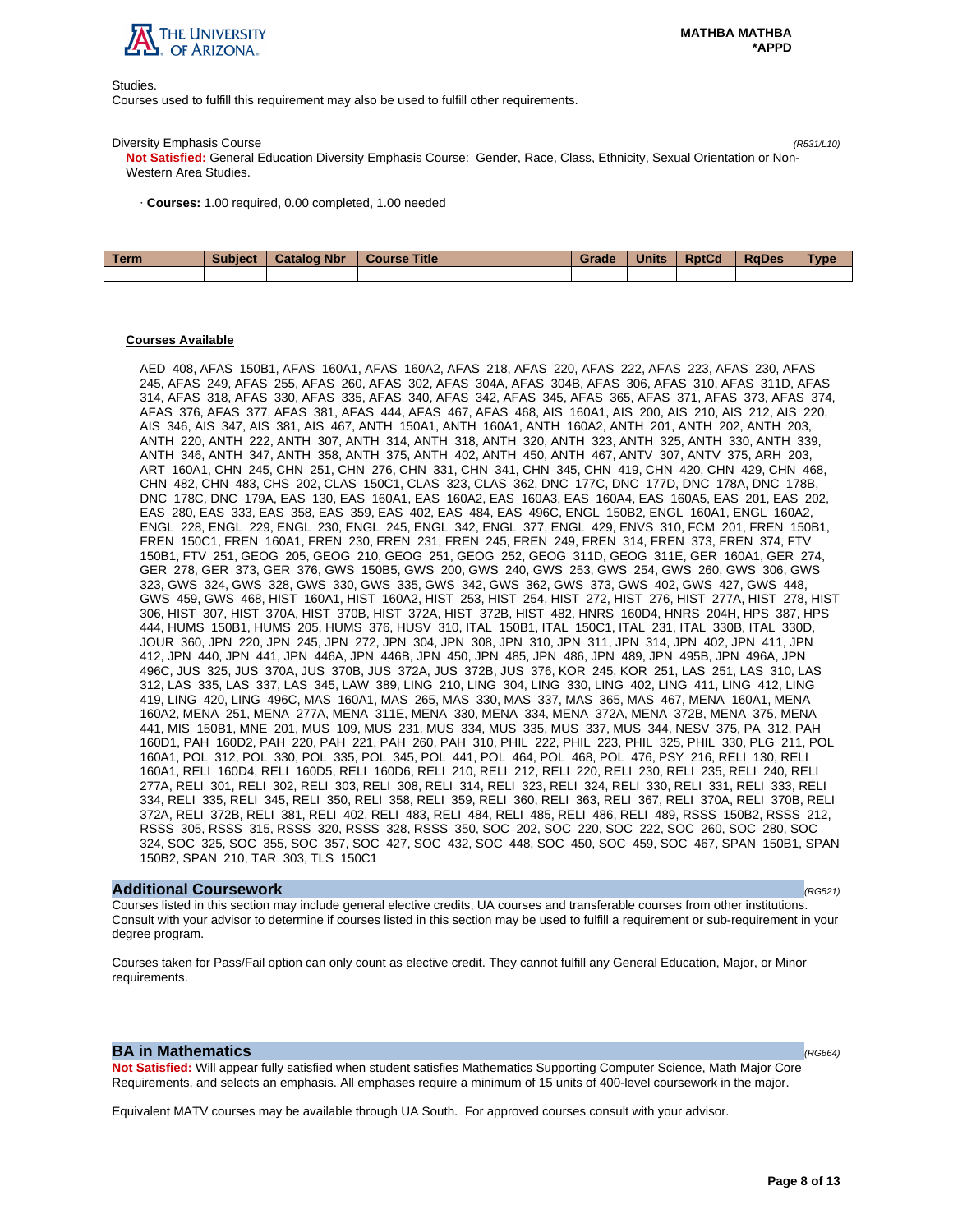

| <b>Mathematics Supporting Computer Science</b>                                                               | (R15805)     |
|--------------------------------------------------------------------------------------------------------------|--------------|
| <b>Satisfied:</b> Will appear fully satisfied when student satisfies Computer Science requirements.          |              |
|                                                                                                              |              |
| <b>Computer Science</b>                                                                                      | (R15805/L10) |
| <b>Not Satisfied:</b> Complete 1 course. Consult your advisor for a list of alternative programming courses. |              |
| Courses used to fulfill this requirement may be used to fulfill other requirements.                          |              |
| Courses: 1.00 required, 0.00 completed, 1.00 needed                                                          |              |

| Term | <b>Subject</b> | <b>Catalog Nbr</b> | <b>Course Title</b> | Grade | <b>Units</b> | <b>RptCd</b> | <b>RaDes</b> | <b>Vpe</b> |
|------|----------------|--------------------|---------------------|-------|--------------|--------------|--------------|------------|
|      |                |                    |                     |       |              |              |              |            |

## **Courses Available**

CSC 110, CSC 120, CSC 250, ISTA 130

## Math Major Core Requirements (R971) 2008 12:00 12:00 12:00 12:00 12:00 12:00 12:00 12:00 12:00 12:00 12:00 12:00 12:00 12:00 12:00 12:00 12:00 12:00 12:00 12:00 12:00 12:00 12:00 12:00 12:00 12:00 12:00 12:00 12:00 12:00 1

**Not Satisfied:** Will appear fully satisfied when student satisfies Calculus I and Core Courses.

## $Calculus 1$  (R971/L10)

**Not Satisfied:** Complete 1 course

· **Courses:** 1.00 required, 0.00 completed, 1.00 needed

| <b>Term</b> | <b>Subject</b> | <b>Catalog Nbr</b> | <b>Course Title</b> | Grade | <b>Units</b> | <b>RptCd</b> | <b>RaDes</b> | <b>Type</b> |
|-------------|----------------|--------------------|---------------------|-------|--------------|--------------|--------------|-------------|
|             |                |                    |                     |       |              |              |              |             |

## **Courses Available**

MATH 122B, MATH 125

## Core Courses (R971/L50)

**Not Satisfied:** Complete 5 courses. Credit allowed for only one course in each pair: MATH 313 or MATV 313, MATH 323 or MATV 323, MATH 355 or MATV 355. MATV courses are only available to UA South students.

· **Courses:** 5.00 required, 0.00 completed, 5.00 needed

| $\vert$ Term | Subject   Catalog Nbr   Course Title | Grade | Units   RptCd | RqDes | <b>Type</b> |
|--------------|--------------------------------------|-------|---------------|-------|-------------|
|              |                                      |       |               |       |             |
|              |                                      |       |               |       |             |
|              |                                      |       |               |       |             |
|              |                                      |       |               |       |             |
|              |                                      |       |               |       |             |

## **Courses Available**

MATH 129, MATH 223, MATH 313, MATH 323, MATH 355, MATV 313, MATV 323, MATV 355

# **Emphasis in Applied Mathematics** (RG17554) **(RG17554)**

**Not Satisfied:** Will appear fully satisfied when student satisfies Applied Emphasis course requirements, Graduation Requirements, and declares a minor.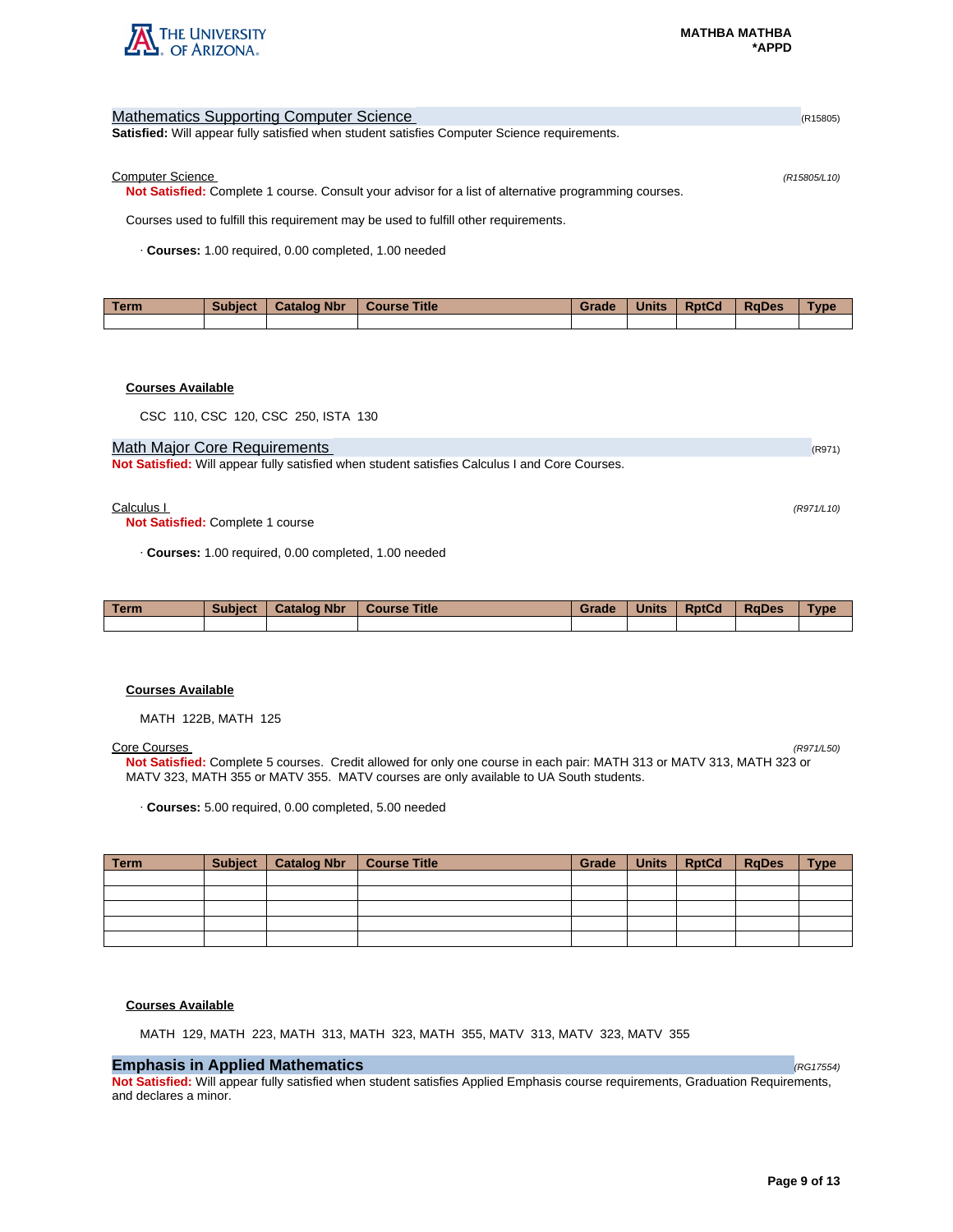

Equivalent MATV courses may be available through UA South. For approved courses consult with your advisor.

# Applied Emphasis Options (R16644) **Not Satisfied:** Will appear fully satisfied when student satisfies Option 1, 2, OR 3.

Option 1: Differential Equations (R16644/L20)

**Not Satisfied:** Complete Math 454 and 456

· **Courses:** 2.00 required, 0.00 completed, 2.00 needed

| Term. | <b>Subject</b> | <b>Catalog Nbr</b> | <b>Course Title</b> | Grade | <b>Units</b> | <b>RptCd</b> | <b>RaDes</b> | <b>Type</b> |
|-------|----------------|--------------------|---------------------|-------|--------------|--------------|--------------|-------------|
|       | MATH           | 454                |                     |       |              |              |              |             |
|       | MATH           | 456                |                     |       |              |              |              |             |

#### **Courses Available**

MATH 454, MATH 456

OR Option 2: Probability and Statistics (R16644/L30) **Not Satisfied:** OR Complete Math 464 and 466

· **Courses:** 2.00 required, 0.00 completed, 2.00 needed

| l Term | <b>Subject</b> | <b>Catalog Nbr</b> | <b>Course Title</b> | Grade | <b>Units</b> | <b>RptCd</b> | <b>RaDes</b> | <b>Type</b> |
|--------|----------------|--------------------|---------------------|-------|--------------|--------------|--------------|-------------|
|        | MATH           | 464                |                     |       |              |              |              |             |
|        | MATH           | 466                |                     |       |              |              |              |             |

## **Courses Available**

MATH 464, MATH 466

OR Option 3: Numerical Analysis (R16644/L40) **Not Satisfied:** OR Complete MATH 475A and one course from the list below.

· **Courses:** 1.00 required, 0.00 completed, 1.00 needed

| Term | <b>Subject</b> | <b>Catalog Nbr</b> | <b>Course Title</b> | Grade | <b>Units</b> | <b>RptCd</b> | <b>RaDes</b> | Type |
|------|----------------|--------------------|---------------------|-------|--------------|--------------|--------------|------|
|      | MATH           | 175A               |                     |       |              |              |              |      |

## **Courses Available**

MATH 475A

AND Option 3: Courses to Pair With Numerical Analysis (R16644/L50) (R16644/L50) **Not Satisfied:** Complete MATH 475A and one course from MATH 413, 424, 443, 445, 447, 454, 456, 464, 475B

· **Courses:** 1.00 required, 0.00 completed, 1.00 needed

| Term | <b>Subject</b> | <b>Catalog Nbr</b> | Course Title | Grade | <b>Units</b> | <b>RptCd</b> | RaDes | <b>Type</b> |
|------|----------------|--------------------|--------------|-------|--------------|--------------|-------|-------------|
|      |                |                    |              |       |              |              |       |             |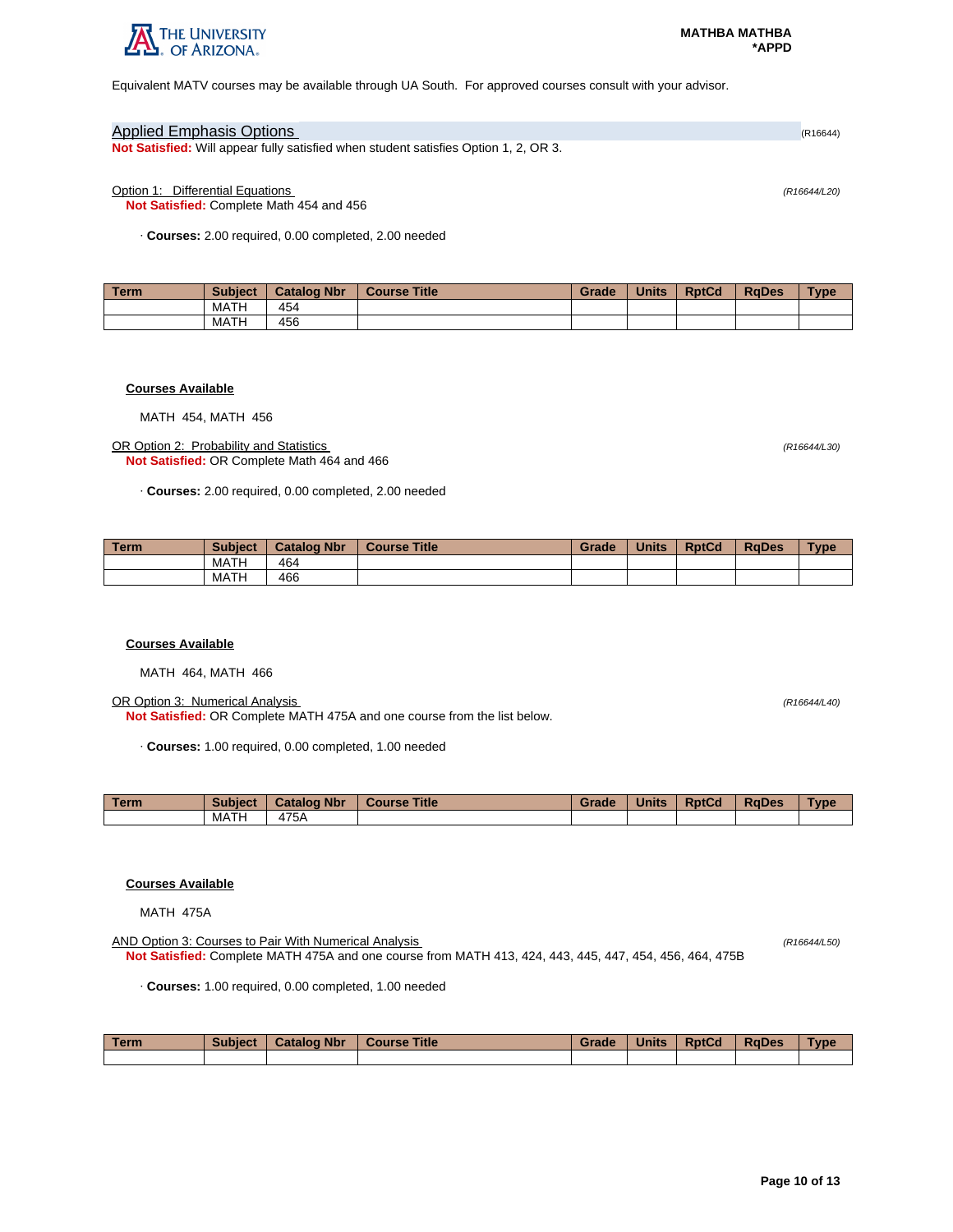

## **Courses Available**

MATH 413, MATH 424, MATH 443, MATH 445, MATH 447, MATH 454, MATH 456, MATH 464, MATH 475B

# Applied Emphasis Requirements (R973) Applied Emphasis Requirements (R973)

**Not Satisfied:** Will appear fully satisfied when student satisfies the Applied Math Modeling course, Applied required courses and one advisor approved course.

## Required Applied Math Modeling Course (R973/L10)

**Not Satisfied:** Complete 1 course.

· **Courses:** 1.00 required, 0.00 completed, 1.00 needed

| Term. | <b>Subject</b> | <b>Catalog Nbr</b> | <b>Course Title</b> | Grade | <b>Units</b> | <b>RptCd</b> | <b>RaDes</b> | <b>Type</b> |
|-------|----------------|--------------------|---------------------|-------|--------------|--------------|--------------|-------------|
|       |                |                    |                     |       |              |              |              |             |

#### **Courses Available**

MATH 481, MATH 485

Applied Required Course (R973/L15)

**Not Satisfied:** Complete 1 course. Students should plan to take MATH 485 in their final Spring semester; MATH 422 should be taken earlier, when possible.

· **Courses:** 1.00 required, 0.00 completed, 1.00 needed

| <b>Term</b> | <b>Subject</b> | <b>Catalog Nbr</b> | <b>Title</b><br><b>Course</b> | Grade | <b>Units</b> | <b>RptCd</b> | <b>RaDes</b> | <b>Type</b> |
|-------------|----------------|--------------------|-------------------------------|-------|--------------|--------------|--------------|-------------|
|             | MATH           | 422                |                               |       |              |              |              |             |

#### **Courses Available**

MATH 422

#### Additional Course (R973/L50)

**Not Satisfied:** Complete one 400-level MATH course in consultation with your math faculty advisor. You may choose from the pre-approved list. If you prefer to select another course, you may do so ONLY if approved by your math faculty advisor.

· **Units:** 3.00 required, 0.00 completed, 3.00 needed

| Term | <b>Subject</b> | <b>Catalog Nbr</b> | <b>Course Title</b> | Grade | <b>Units</b> | <b>RptCd</b> | <b>RaDes</b> | Type |
|------|----------------|--------------------|---------------------|-------|--------------|--------------|--------------|------|
|      |                |                    |                     |       |              |              |              |      |

## **Courses Available**

DATA 468, MATH 413, MATH 424, MATH 454, MATH 456, MATH 464, MATH 468, MATH 475A, MATH 488

Major 400-level Upper Division (R973/L60)

**Not Satisfied:** A minimum of 15 units of 400-level upper-division major coursework must be completed.

· **Units:** 15.00 required, 0.00 completed, 15.00 needed

| <b>Term</b> | <b>Subject</b> | <b>Catalog Nbr</b> | <b>Title</b><br><b>Course</b> | Grade | <b>Units</b> | <b>RptCd</b> | <b>RaDes</b> | Type |
|-------------|----------------|--------------------|-------------------------------|-------|--------------|--------------|--------------|------|
|             |                |                    |                               |       |              |              |              |      |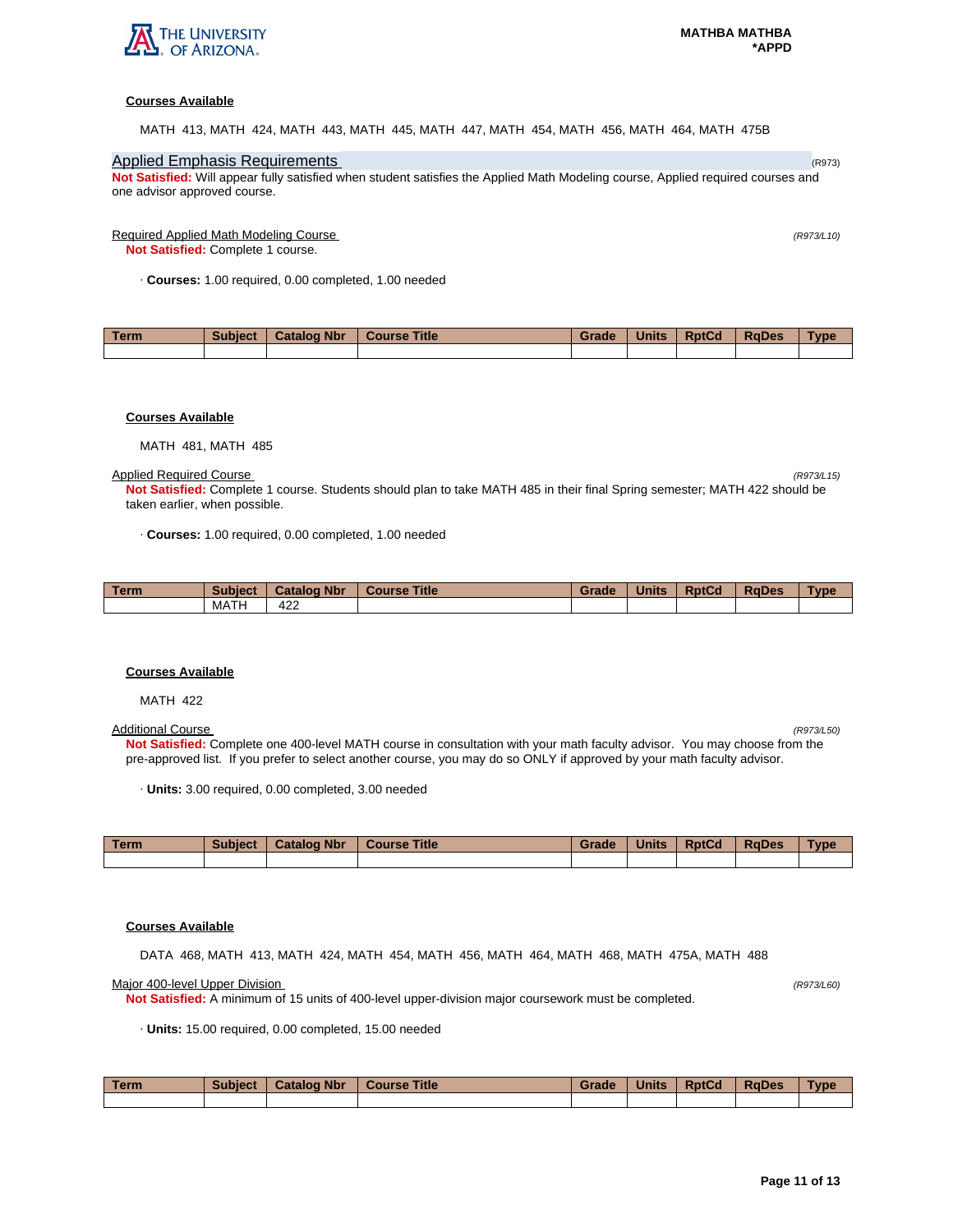## **Page 12 of 13**

#### **MATHBA MATHBA \*APPD**

| Term | <b>Subject</b> | Catalog Nbr   Course Title | <b>Grade</b> | Units   RptCd   RqDes | Type - |
|------|----------------|----------------------------|--------------|-----------------------|--------|
|      |                |                            |              |                       |        |
|      |                |                            |              |                       |        |
|      |                |                            |              |                       |        |
|      |                |                            |              |                       |        |
|      |                |                            |              |                       |        |

# Applied Graduation Requirements (R1156) Applied Graduation Requirements (R1156)

**Not Satisfied:** Will appear fully satisfied when student satisfies Mid Career Writing Assessment, Major GPA, Residency requirement, and Major Upper Division unit requirement.

## Mid Career Writing Assessment (R1156/L3)

**Not Satisfied:** Complete 2nd semester English Composition with a B grade or higher. Students who do not earn a grade of B or higher in 2nd semester English Composition must also satisfy a college or department writing requirement. Consult your major advisor if you do not earn a grade of B or higher in 2nd semester English Composition.

· **Courses:** 1.00 required, 0.00 completed, 1.00 needed

| <b>Term</b> | <b>Subject</b> | <b>Catalog Nbr</b> | <b>Course Title</b> | Grade | <b>Units</b> | <b>RptCd</b> | <b>RaDes</b> | <b>Type</b> |
|-------------|----------------|--------------------|---------------------|-------|--------------|--------------|--------------|-------------|
|             |                |                    |                     |       |              |              |              |             |

 $M$ ajor GPA (R1156/L10) (R1156/L10)

**Satisfied:** A minimum 2.0 GPA is required in the major coursework.

· **GPA:** 2.000 required, 0.000 completed

Major Units (R1156/L15)

**Not Satisfied:** A minimum of 34 units must be completed in the major.

· **Units:** 34.00 required, 0.00 completed, 34.00 needed

| <b>Term</b> | <b>Subject</b> | <b>Catalog Nbr</b> | <b>Course Title</b> | Grade | <b>Units</b> | <b>RptCd</b> | <b>RqDes</b> | <b>Type</b> |
|-------------|----------------|--------------------|---------------------|-------|--------------|--------------|--------------|-------------|
|             |                |                    |                     |       |              |              |              |             |
|             |                |                    |                     |       |              |              |              |             |
|             |                |                    |                     |       |              |              |              |             |
|             |                |                    |                     |       |              |              |              |             |
|             |                |                    |                     |       |              |              |              |             |
|             |                |                    |                     |       |              |              |              |             |
|             |                |                    |                     |       |              |              |              |             |
|             |                |                    |                     |       |              |              |              |             |
|             |                |                    |                     |       |              |              |              |             |
|             |                |                    |                     |       |              |              |              |             |
|             |                |                    |                     |       |              |              |              |             |
|             |                |                    |                     |       |              |              |              |             |

Major Residency (R1156/L20)

**Not Satisfied:** A minimum of 18 units in the major must be taken at the University of Arizona.

· **Units:** 18.00 required, 0.00 completed, 18.00 needed

| <b>Term</b> | Subject | Catalog Nbr | Course Title | Grade | <b>Units</b> | <b>RptCd</b> | <b>RaDes</b> | <b>Type</b> |
|-------------|---------|-------------|--------------|-------|--------------|--------------|--------------|-------------|
|             |         |             |              |       |              |              |              |             |
|             |         |             |              |       |              |              |              |             |
|             |         |             |              |       |              |              |              |             |
|             |         |             |              |       |              |              |              |             |

THE UNIVERSITY<br>L. OF ARIZONA.